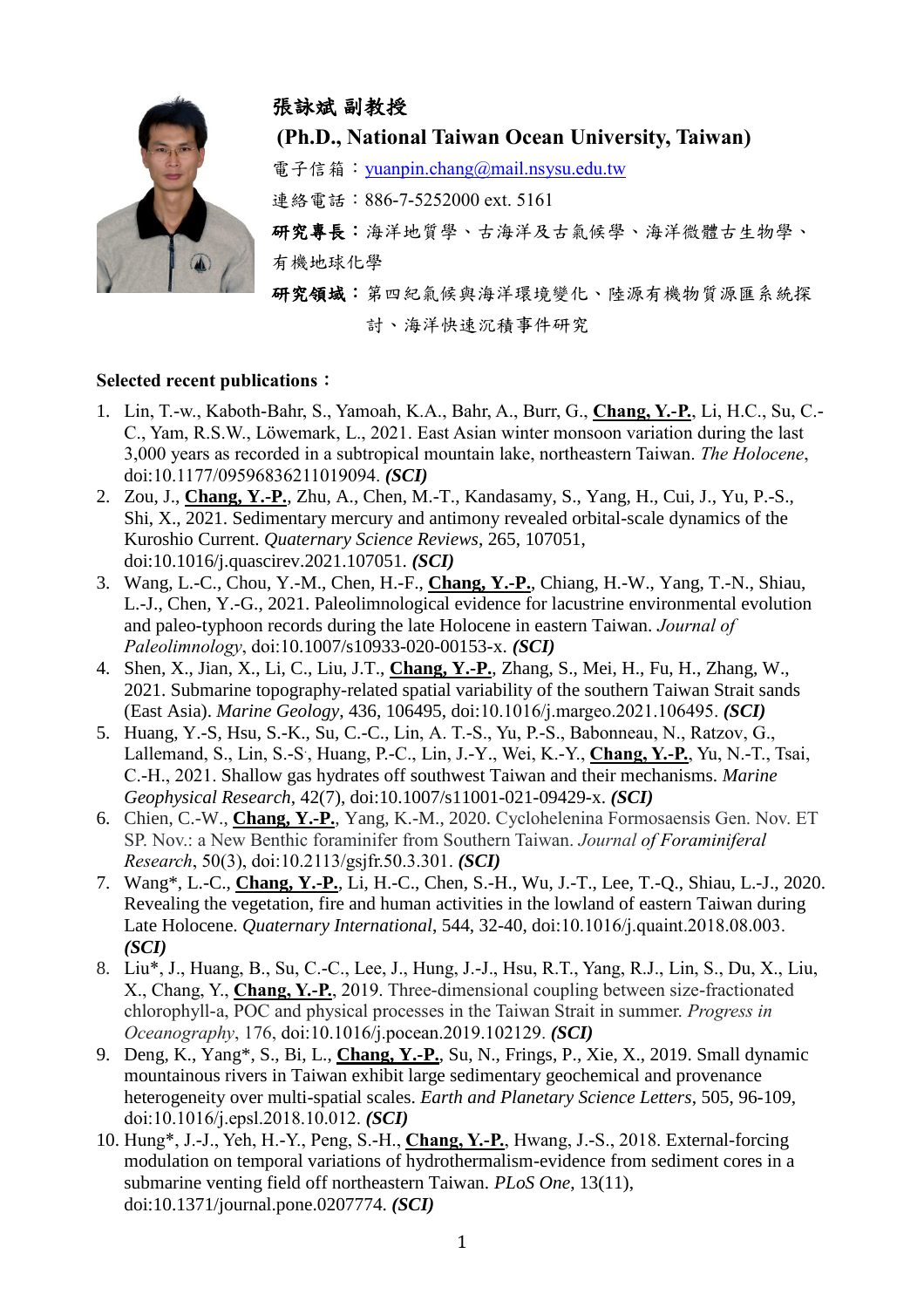- 11. Chuang, C.-K., Lo\*, L., Zeedenc, C., Chou, Y.-M., Wei, K.-Y., Shen, C.-C., Mii, H.-S., **Chang, Y.-P.**, Tung, Y.-H., 2018. Integrated stratigraphy of ODP Site 1115 (Solomon Sea, southwestern equatorial Pacific) over the past 3.2Ma. *Marine Micropaleontology*, 144, 25-37, doi:10.1016/j.marmicro.2018.09.003. *(SCI)*
- 12. Li, D.-W., **Chang, Y.-P.**, Li, Q., Zheng, L., Ding, X., Kao\*, S.-J., 2018. Effect of sea-level on organic carbon preservation in the Okinawa Trough over the last 91 kyr. *Marine Geology*, 399, 148-157, doi:10.1016/j.margeo.2018.02.013. *(SCI)*
- 13. Lo\*, L., Belt, S.T., Lattaud, J., Friedrich, T., Zeeden, C., Schouten, S., Smik, L., Timmermann, A., Cabedo-Sanz, P., Huang, J.-J., Zhou, L., Ou, T.-H., **Chang, Y.-P.**, Wang, L.-C., Chou, Y.-M., Shen, C.-C., Chen, M.-T., Wei, K.-Y., Song, S.-R., Fang, T.-H., Gorbarenko, S.A., Wang, W.-L., Lee, T.-Q., Elderfield, H., Hodell, D.A., 2018. Precession and atmospheric  $CO<sub>2</sub>$  modulated variability of sea ice in the central Okhotsk Sea since 130,000 years ago. *Earth and Planetary Science Letters*, 488, 36-45, doi:10.1016/j.epsl.2018.02.005. *(SCI)*
- 14. Bao\*, H., Kao, S.-J., Lee, T.-Y., Zehetner, F., Huang, J.-C., **Chang, Y.-P.**, Lu, J.-T., Lee, J.- Y., 2017. Distribution of organic carbon and lignin in soils in a subtropical small mountainous river basin. *Geoderma*, 306, 81-88, doi:10.1016/j.geoderma.2017.07.011. *(SCI)*
- 15. Li, D., Zheng, L.-W., Jaccard S.L., Fang, T.-H., Paytan A., Zheng, X., **Chang, Y.-P.**, Kao\*, S.-J., 2017. Millennial-scale ocean dynamics controlled export productivity in the subtropical North Pacific. *Geology*, 45(7), 651-654, doi:10.1130/G38981.1. *(SCI)*
- 16. Zhao, Y., Yang\*, S., Liu, J.T., **Chang, Y.-P.**, 2017. Reconstruction of silicate weathering intensity and paleoenvironmental change during the late Quaternary in the Zhuoshui River catchment in Taiwan. *Quaternary International*, 452, 43-53, doi:10.1016/j.quaint.2016.05.025. *(SCI)*
- 17. Li\*, H.-C., Bar-Matthews, M., **Chang, Y.-P.**, Ayalon, A., Yuan, D.-X., Zhang, M.-L., Lone, M.A., 2017. High-resolution  $\delta^{18}O$  and  $\delta^{13}C$  records during the past 65 ka from Fengyu Cave in Guilin: Variation of monsoonal climates in south China. *Quaternary International*, 441, 117-128, doi:10.1016/j.quaint.2016.08.048. *(SCI)*
- 18. Chen\*, C.-T. A., Kandasamy, S., **Chang, Y.-P.**, Bai, Y., He, X., Lu, J.-T., Gao, X., 2017, Geochemical evidence of the indirect pathway of terrestrial particulate material transport to the Okinawa Trough. *Quaternary International*, 441(A), 51-61, doi:10.1016/j.quaint.2016.08.006. *(SCI)*
- 19. Liu, Y.-C., Chen\*, H.-F., Liu, X., **Chang, Y.-P.**, 2017. Insight into tropical cyclone behaviour through examining maritime disasters over the past 1000 years based on the dynastic histories of China – A dedication to Ocean Researcher V. *Quaternary International*, 440(A), 72-81, doi:10.1016/j.quaint.2016.05.025. *(SCI)*
- 20. Pintado-Herrera, M.G., Wang, C., Lu, J., **Chang, Y.-P.**, Chen, W., Li\*, X., Lara-Martín, P.A., 2017. Distribution, mass inventories, and ecological risk assessment of legacy and emerging contaminants in sediments from the Pearl River Estuary in China. *Journal of Hazardous Materials*, 323, 128-138, doi:10.1016/j.jhazmat.2016.02.046. *(SCI)*
- 21. Deng, K., Yang\*, S., Li, C., Su, N., Bi, L., **Chang, Y.-P.**, Chang, S.-C., 2017. Detrital zircon geochronology of river sands from Taiwan: Implications for sedimentary provenance of Taiwan and its source link with the east China mainland. *Earth-Science Reviews*, 164, 31-47, doi:10.1016/j.earscirev.2016.10.015. *(SCI)*
- 22. Deng, K., Yang\*, S., Wang, Z., Li, C., Bi, L., **Chang, Y.-P.**, Liu, J.T., 2016. Detrital Heavy Mineral Assemblages in the River Sediments from Taiwan and Its Implication for Sediment Provenance. Acta Sedimentologica Sinica, 34(3), 531-542, doi:10.14027/j.cnki.cixb.2016.03.011. (In Chinese with English Abstract)
- 23. Permanawati, Y., Prartono, T., Atmadipoera, A.S., Zuraida, R., **Chang, Y.-P.**, 2016. Core Sediment Records to Predict Environmental Changes in Kangean Slope Waters. *Journal of Marine Geology*, 14(2), 65-77. (In Indonesian with English Abstract)
- 24. Wang, Y., Fan\*, D., Liu, J.T., **Chang, Y.-P.**, 2016. Clay-mineral compositions of sediments